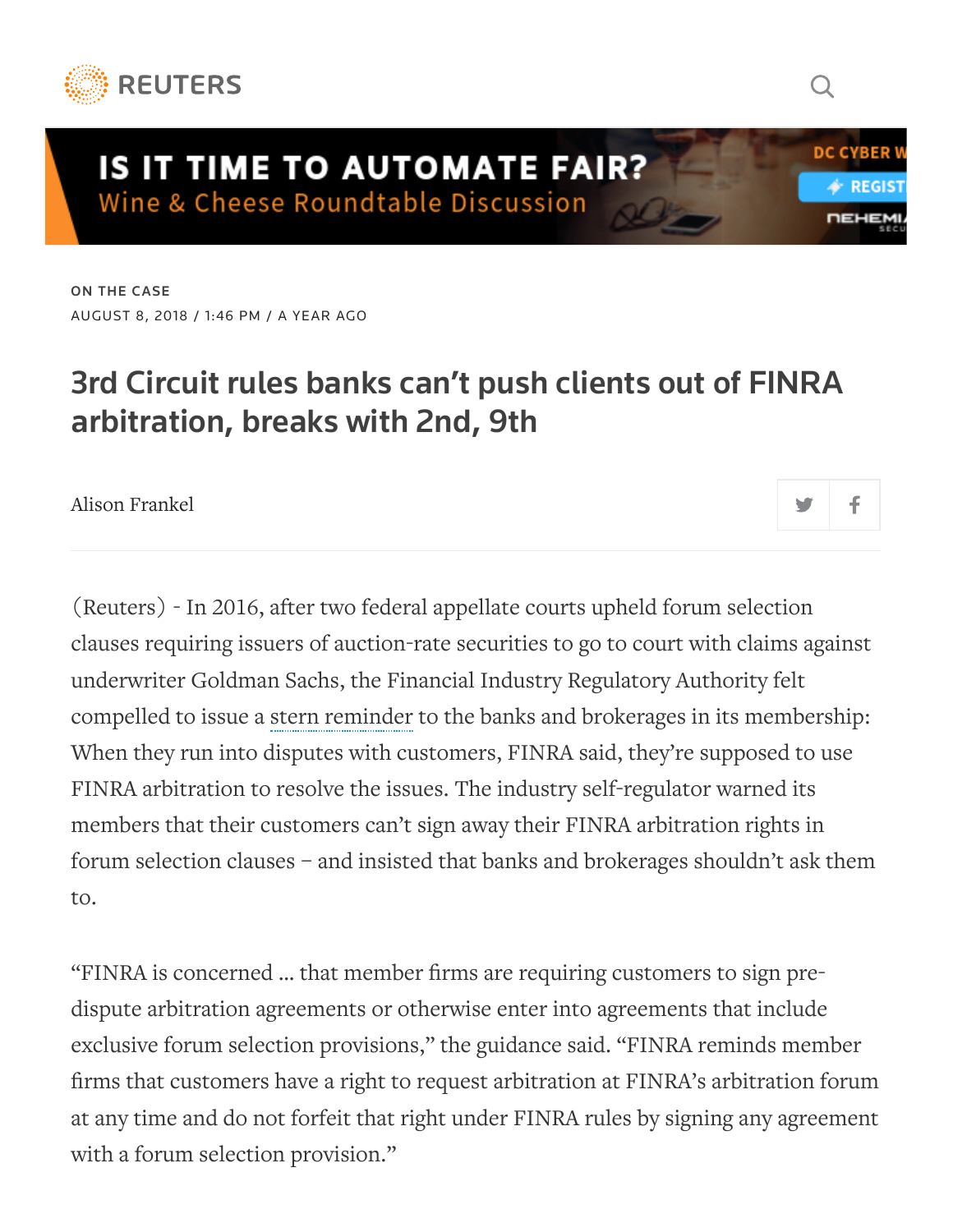On Tuesday, the 3rd U.S. Circuit Court of Appeals endorsed FINRA's campaign against broker-dealers' forum selection clauses. Splitting with the 2014 decisions from the 2nd and 9th Circuits that prompted the regulator's 2016 guidance, the 3rd Circuit ruled in [Reading](https://static.reuters.com/resources/media/editorial/20180808/Reading%20Health%20System%20v%20Bear%20Stearns%20And%20Co.pdf) Health System v. Bear Stearns that broker-dealers can't avoid FINRA arbitration via forum selection clauses that do not specifically mention waiver of arbitration rights.

"Reading's right to arbitrate is not contractual in nature, but rather arises out of a binding, regulatory rule that has been adopted by FINRA and approved by the SEC," wrote Judge Jane Roth for a panel that also included Judge Patty Shwartz and U.S. District Judge Gerald Pappert of Philadelphia, sitting by designation. "By condoning an implicit waiver of Reading's regulatory right to arbitrate, we would erode investors' ability to use an efficient and cost-effective means of resolving allegations of misconduct in the brokerage industry and thus undermine FINRA's ability to regulate, oversee, and remedy any such misconduct."

The 3rd Circuit [acknowledged](https://static.reuters.com/resources/media/editorial/20180808/Goldman%20Sachs%20And%20Co%20v%20City%20of%20Reno.pdf) its split with the 9th Circuit in City of Reno v. Goldman Sachs and with the 2nd Circuit in Goldman Sachs v. Golden Empire Schools. The appellate panels in those cases held that [contractual](https://static.reuters.com/resources/media/editorial/20180808/Goldman%20Sachs%20And%20Co%20v%20Golden%20Empire%20Schools%20Financing%20Authority.pdf) forum selection clauses superseded FINRA's mandatory arbitration rule. But the 3rd Circuit panel said it agreed with the 4th Circuit's 2013 ruling in UBS v. [Carilion](https://static.reuters.com/resources/media/editorial/20180808/UBS%20Financial%20Services%20Inc%20v%20Carilion%20Clinic.pdf) Clinic, which concluded that forum selection clauses must specifically mention waiver of the right to FINRA arbitration in order to trump the arbitration default.

"In so holding," the 3rd Circuit said in the Reading decision, "we split with some of our sister circuits, but begin the process of closing this contractual loophole to FINRA's compulsory arbitration rule."

Like all of the previous appellate rulings on FINRA arbitration and forum selection clauses, the Reading case involved auction-rate securities, instruments once popular for their supposed liquidity but later revealed to be artificially propped up by the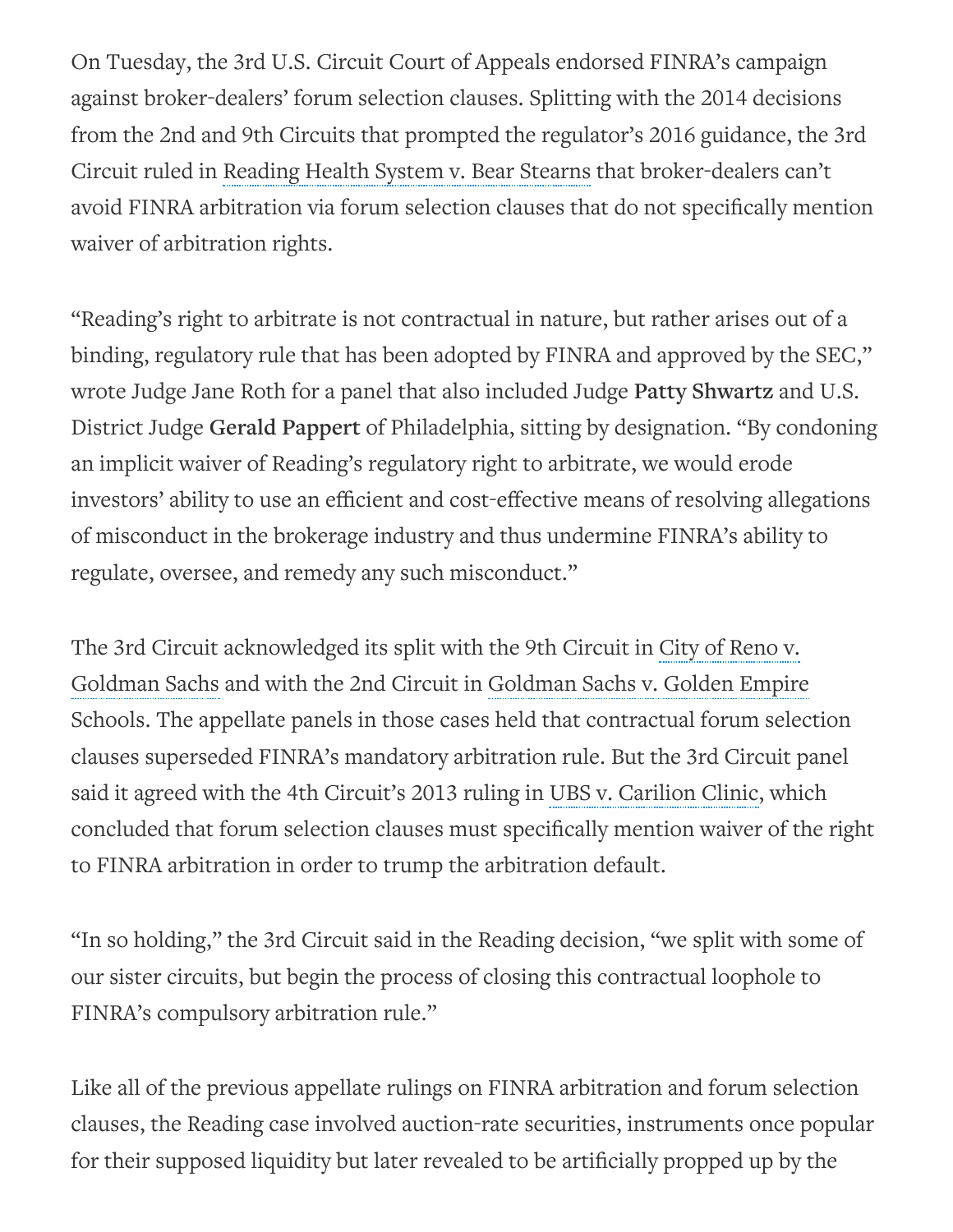banks that underwrote them. The Reading Health System issued four rounds of ARS, raising \$500 million over several years. JPMorgan served as the underwriter. Two of the underwriting contracts between Reading and JPMorgan contained provisions that said all actions arising from their agreement would be brought in Manhattan federal district court.

Nevertheless, after the ARS market collapsed, Reading filed a claim for FINRA arbitration in 2014. JPMorgan, citing the forum selection clause, refused to arbitrate. So Reading brought a declaratory judgment suit in federal court in Philadelphia, seeking to compel arbitration. JPMorgan moved to transfer the case to Manhattan, the contractually designated forum.

U.S. District Judge Lawrence Stengel of Philadelphia sided with Reading, finding first that the declaratory judgment case did not have to be transferred to Manhattan because it did not actually arise from the agreement between Reading and the underwriter or the ARS offerings, but rather from Reading's right to arbitrate under FINRA rules. (I know, this is quite a lawyerly parsing but the 3rd Circuit justifies it quite elegantly in Tuesday's opinion.) Judge Stengel went on to conclude that the forum selection clause did not override Reading's arbitration rights.

The 3rd Circuit agreed: If JPMorgan wanted Reading to waive its arbitration rights, the appeals court said, then it should have spelled out the waiver. "We are reluctant to find an implied waiver here," the opinion said.

Typically, when you see a clear split among the federal circuits, you start to wonder about a potential request for U.S. Supreme Court review. JPMorgan counsel Jonathan Youngwood of Simpson Thacher & Bartlett not was available for comment. The ARS issuers in the Goldman cases at the 2nd and 9th Circuits do not seem, based on Westlaw, to have petitioned the Supreme Court to look at forum selection and FINRA arbitration, even though the rulings in their cases diverged from the earlier 4th Circuit decision.